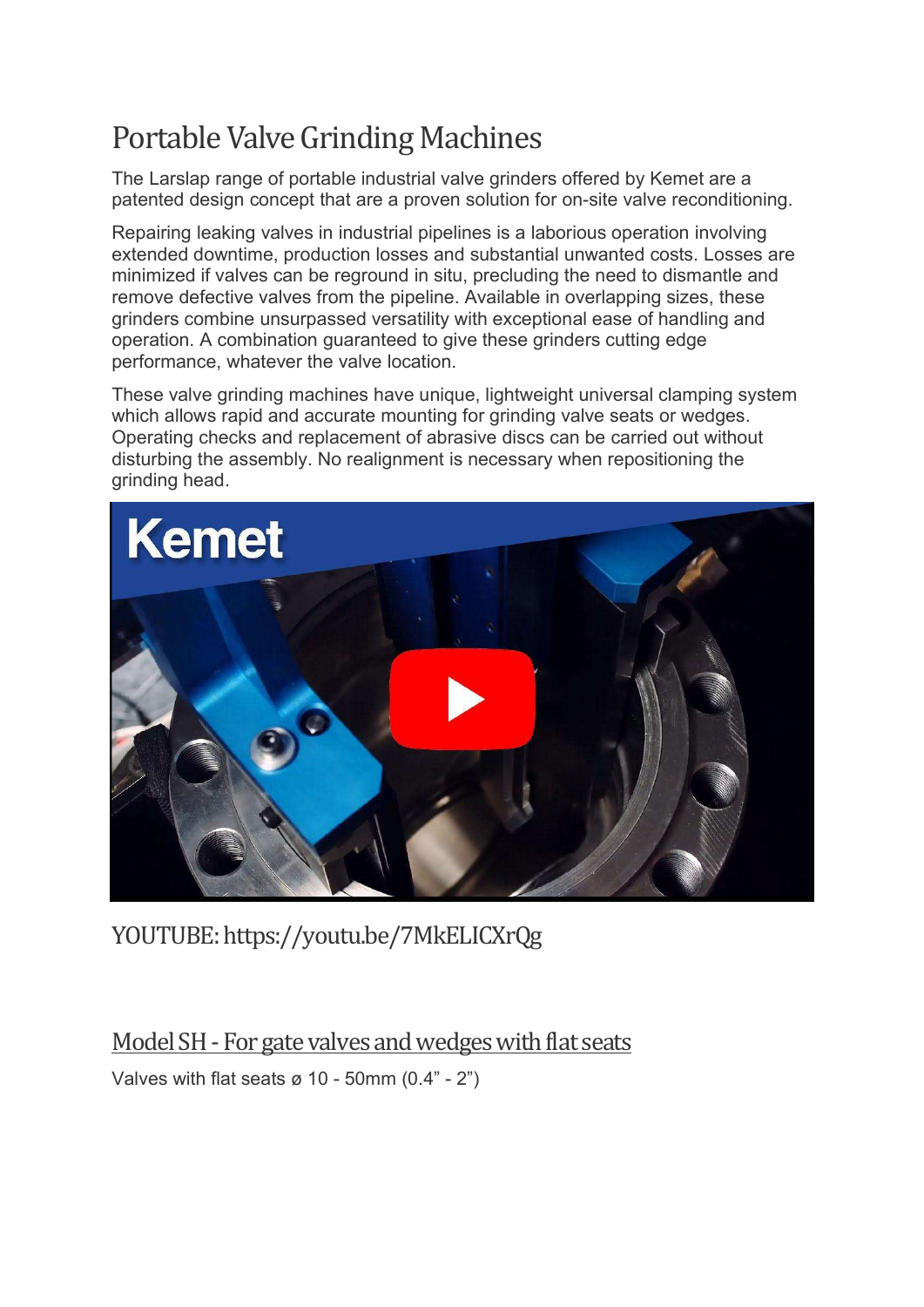

## Model K & K Universal - For globe, control and safety valves

Valves with flat seats  $\varnothing$  8 - 150 mm (1/4" - 6") and/or angled seats  $\varnothing$  8 - 65 mm (1/4" - 2 1/2")



Model FL - For gate, parallel slide, globe, check, safety and control valves, discs and wedges

Valves with flat Seats ø 50 - 300 mm (2" - 12")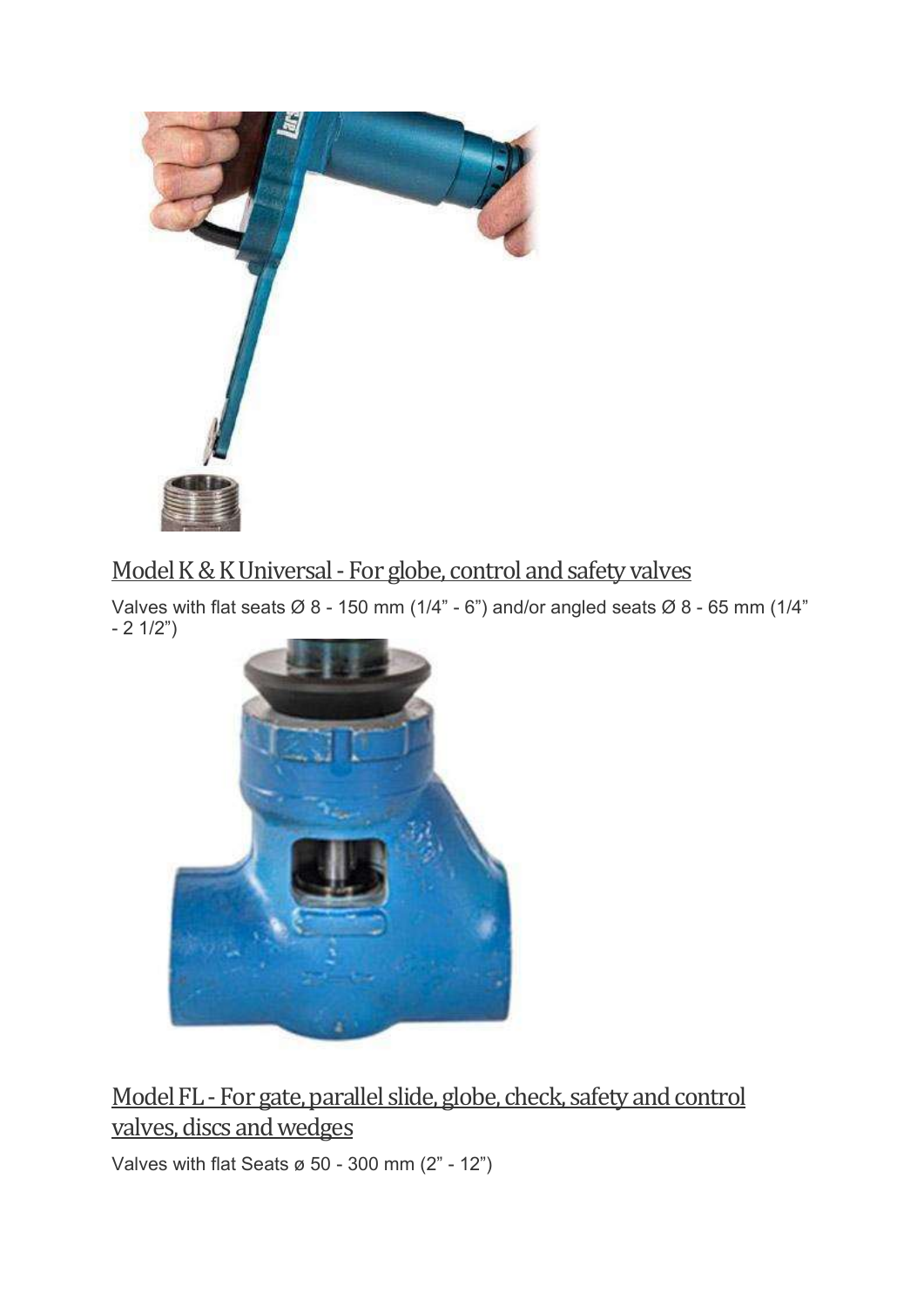

## Model FL-H - For gate, globe, check, safety and control valves

Valves with flat seats  $\varnothing$  50 - 200 mm (2" - 8")



Model S - For gate and parallel slide valves, discs and wedges Valves with flat seats 25 - 100mm (1" - 4")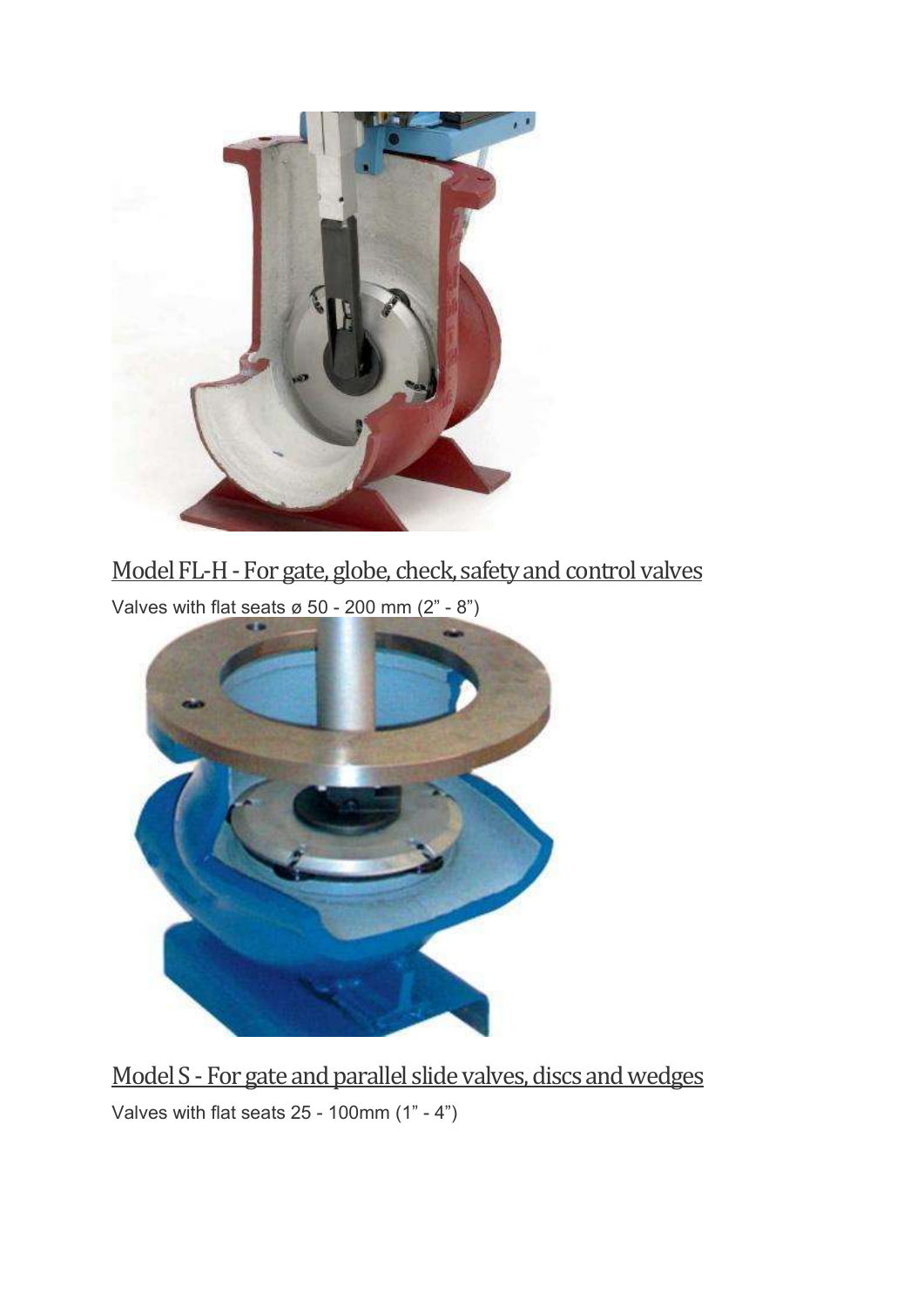

Model G - For gate, parallel slide, globe, check, safety and control valves, discs and wedges

Valves with flat seats ø 150 - 1300 mm  $(6" - 52")$ 



Model D - For globe, control and safety valves with flat or angled seats Valves with flat and angle seats ø 50 - 800mm (2" - 32")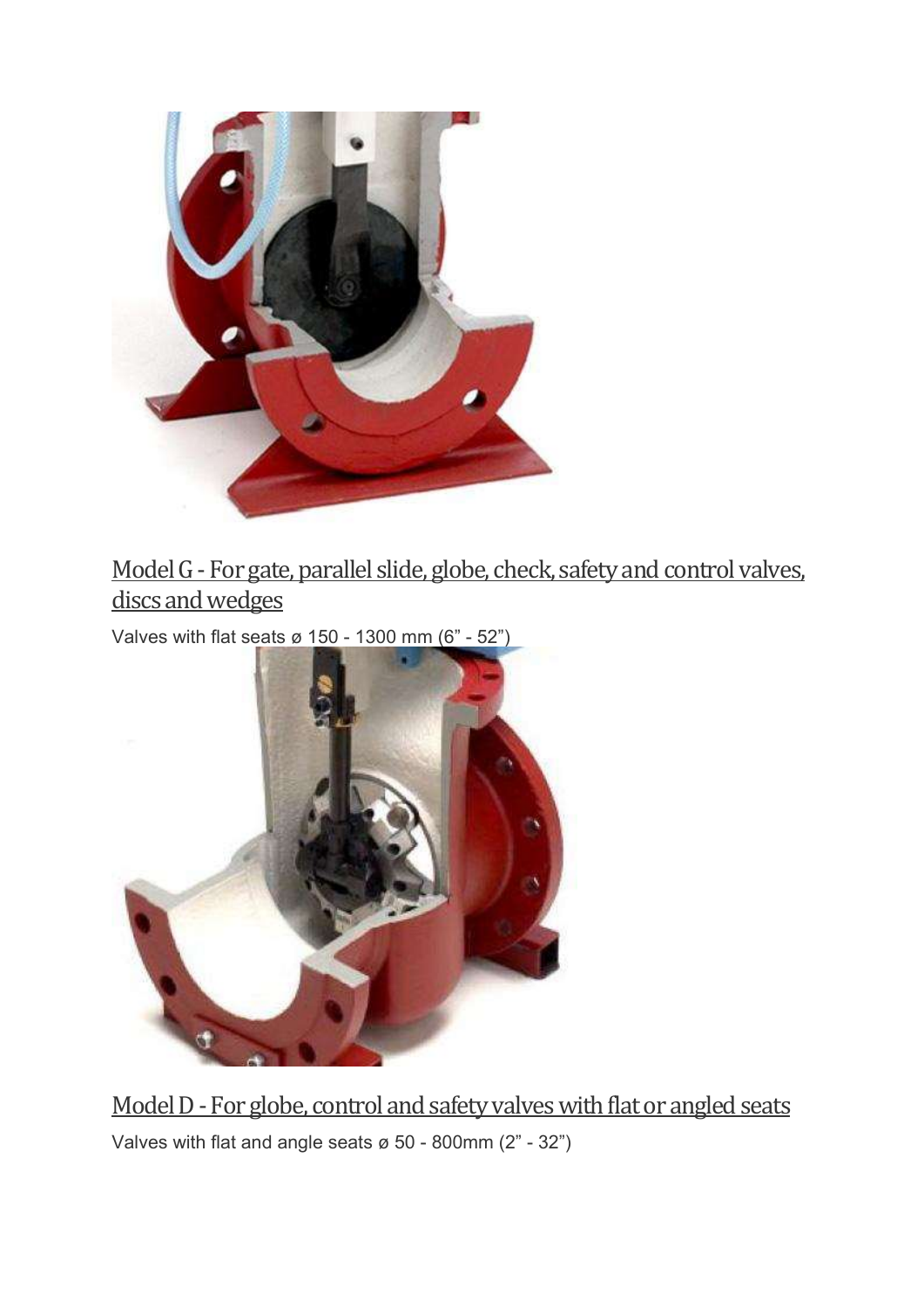

Model C - A portable, easy to mount, cutting, milling and grinding machine. Ideal for globe, safety and control valves



Consumables for valve grinding